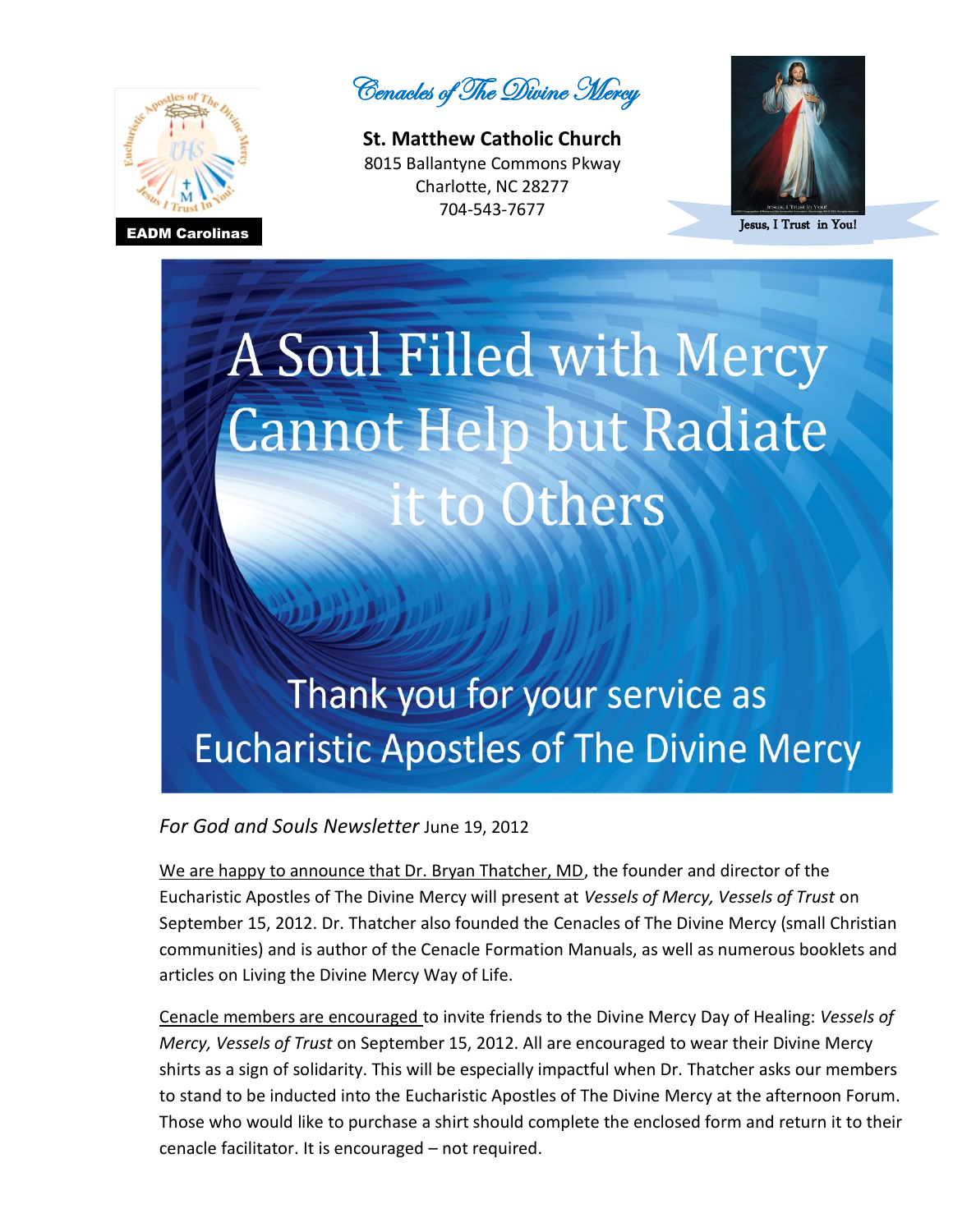## *For God and Souls Newsletter* June 19, 2012

September 15, 2012 is the feast day of Our Lady of Sorrows and as has been the custom at St. Matthew, a rose will be presented by the Bereavement Ministry to those who have lost a child. It is appropriate that this occur at a Divine Mercy Day of Healing. Our Lady of Sorrows – The Mother of Mercy and her guidance to St. Faustina to do what her Son told her to do – especially for the sick and dying – is Jane Brock's Forum topic. Jane, a parishioner at St. Matthew, has Master Degrees in Social Work and Divinity. She was formerly an Episcopal priest and Hospice Chaplain and has been active in the RCIA program.

Deacon Mark King, who serves at St. Matthew, will delve into Pope John Paul II's "Dives in Misericordia," or "Rich in Mercy." It set the tone for John Paul II's pontificate and his declaration that spreading "Divine Mercy was his personal task before God." This treatise helps us understand the depth of the simple words – Divine Mercy.

The Vessels of Mercy, Vessels of Trust program begins with Mass at 9a.m. and includes the presentation of Roses to those who have lost a child; Exposition of the Blessed Sacrament, Anointing of the Sick, Singing of The Divine Mercy Chaplet and Benediction. Monsignor John J. McSweeney will preside.

Following the worship service The Vessels of Mercy, Vessels of Trust Forum will take place in the New Life Center banquet room starting with Continental Breakfast. A box lunch is also included in the \$35 registration fee. Seniors over 62 pay \$25. Cenacle members Jim and Linda Considine will lead the opening hymn, *Earthen Vessels*, and the closing hymn, *Hail Holy Queen*.

Volunteers needed for Banquet Room décor; registration tables; greeters and guides to point attendees in the right direction; food & beverage service; sign placement; table coverings and agendas and handouts; new cenacle sign-ups and resource table coverage; a/v, etc. Pictures needed at Worship Service and at Forum, particularly of the speakers and of the room with attendees filling tables. Pictures are needed to submit follow-up publicity.

New bookmarks with the pictures of the Mother of Mercy, St. Faustina and Blessed John Paul II with the prayer of intercession seeking their support for a Shrine of The Divine Mercy Saints in Charlotte now includes the signature of St. Matthew Catholic Church with Monsignor's approval. They will be distributed at the tables.

Other developments include progress on Divine Mercy prayer ministries to the Sick & Dying and to establishing Cenacles for our youth. Meetings will be taking place to assure that all ramifications of these services are understood, addressed and guidelines formulated.

Three new cenacles with 32 members were formed following the Divine Mercy Sunday celebration this past April 15<sup>th</sup>. Three Phase II cenacle members served as facilitators for the new cenacles. New cenacles will form following Vessels of Mercy, Vessels of Trust this Fall.